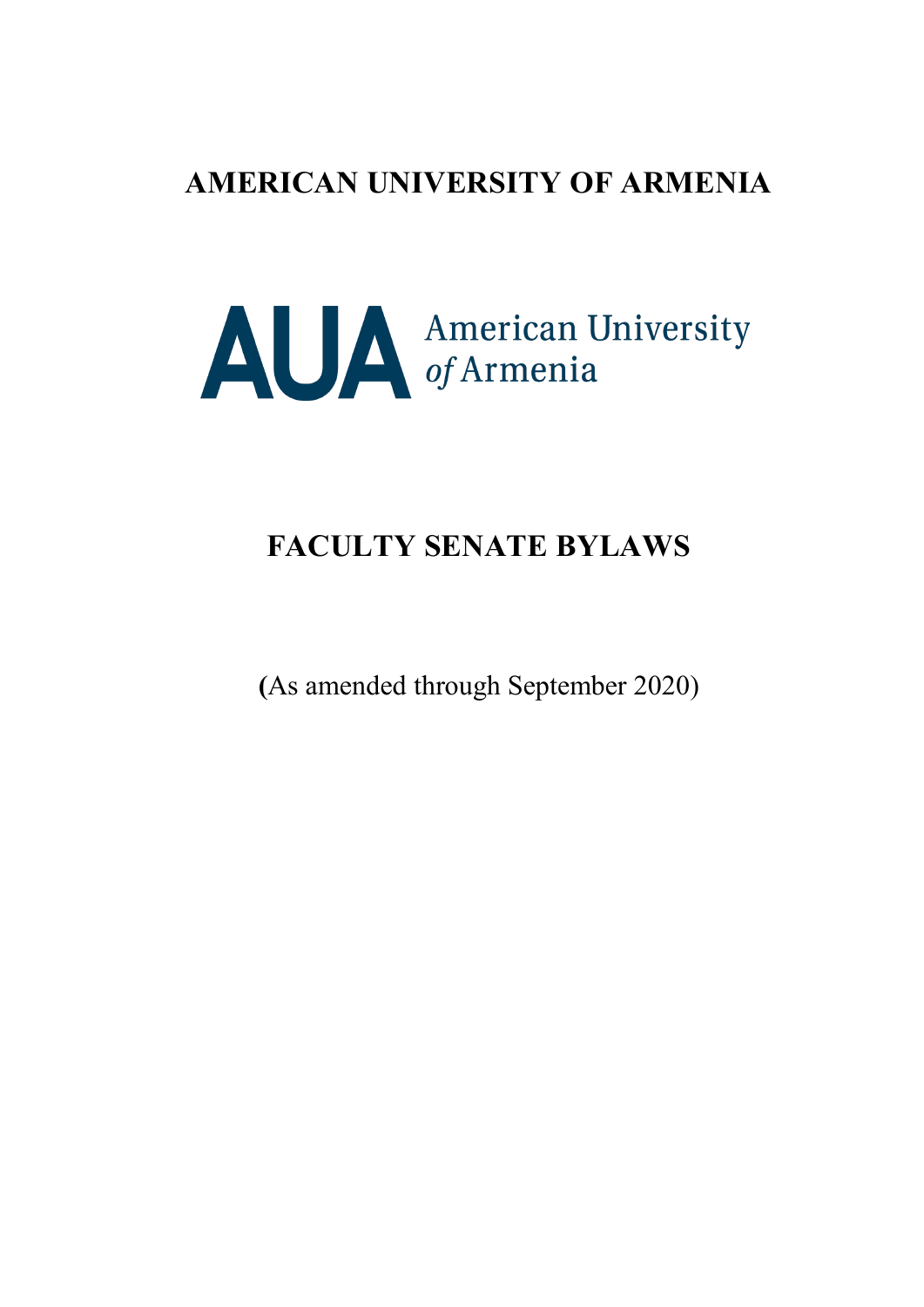| 1. |        |                         |   |  |
|----|--------|-------------------------|---|--|
| 2. |        |                         |   |  |
|    | 2.1.   |                         |   |  |
|    | 2.2.   |                         |   |  |
|    | 2.3.   |                         |   |  |
| 3. |        |                         |   |  |
|    | 3.1.   |                         |   |  |
|    | 3.2.   |                         |   |  |
|    | 3.3.   |                         |   |  |
|    | 3.4.   |                         |   |  |
| 4. |        |                         |   |  |
|    | 4.1.   |                         |   |  |
|    | 4.1.1. |                         |   |  |
|    | 4.1.2. |                         |   |  |
|    | 4.1.3. |                         |   |  |
|    | 4.1.4. |                         |   |  |
|    | 4.1.5. |                         |   |  |
|    | 4.2.   |                         |   |  |
|    | 4.2.1. |                         |   |  |
|    | 4.2.2. |                         |   |  |
|    | 4.2.3. |                         |   |  |
|    | 4.2.4. |                         |   |  |
|    | 4.2.5. |                         |   |  |
|    |        | $4.2.5.1$ .             |   |  |
|    | 4.2.6. |                         |   |  |
|    | 4.3.   |                         |   |  |
| 5. |        |                         |   |  |
|    | 5.1.   |                         |   |  |
|    | 5.2.   |                         |   |  |
|    |        | 5.2.1.                  |   |  |
|    |        | 5.2.2.                  |   |  |
|    | 5.3.   |                         |   |  |
|    |        | 5.4. Ex-Officio Members | 9 |  |
|    | 5.5.   |                         |   |  |
| 6. |        |                         |   |  |
|    | 6.1.   |                         |   |  |
|    | 6.1.1. |                         |   |  |
|    | 6.1.2. |                         |   |  |
|    | 6.1.3. |                         |   |  |
|    | 6.1.4. |                         |   |  |
|    | 6.2.   |                         |   |  |
|    | 6.2.1. |                         |   |  |
|    | 6.2.2. |                         |   |  |
|    | 6.3.   |                         |   |  |

# **Table of Content**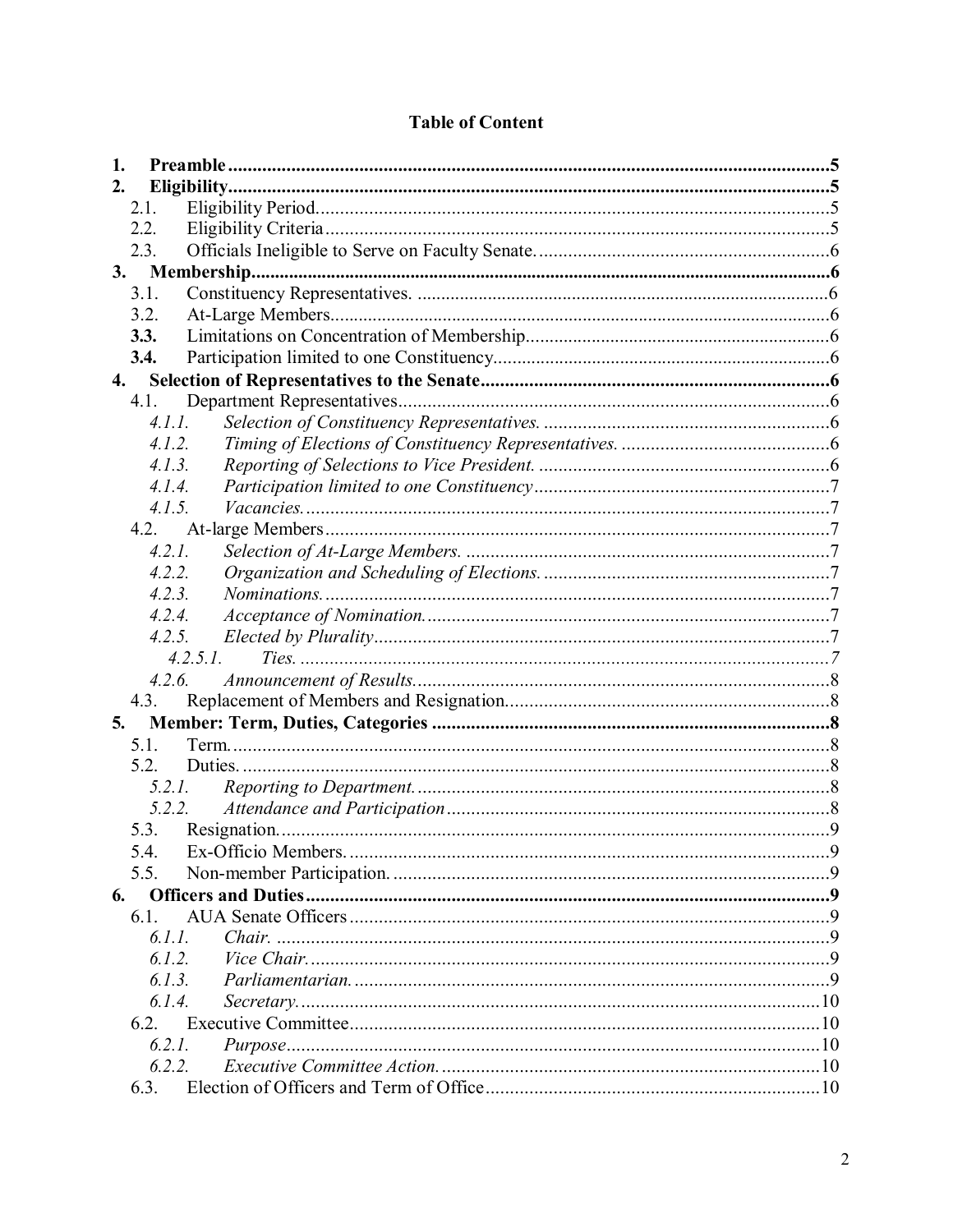| 6.3.1.  |                                                                           |  |
|---------|---------------------------------------------------------------------------|--|
| 6.3.2.  |                                                                           |  |
|         |                                                                           |  |
| 6.4.1.  |                                                                           |  |
| 6.4.2.  |                                                                           |  |
| 7.      |                                                                           |  |
| 7.1.    |                                                                           |  |
| 7.1.1.  |                                                                           |  |
| 7.1.2.  |                                                                           |  |
| 7.1.3   |                                                                           |  |
| 7.1.4.  |                                                                           |  |
| 7.2.    |                                                                           |  |
| 7.2.1.  |                                                                           |  |
| 7.2.2.  |                                                                           |  |
| 7.2.3.  |                                                                           |  |
| 7.2.4.  |                                                                           |  |
| 7.2.5.  |                                                                           |  |
| 7.3.    |                                                                           |  |
| 7.3.1.  |                                                                           |  |
| 7.3.2.  |                                                                           |  |
| 8.      |                                                                           |  |
| 8.1.    |                                                                           |  |
| 8.2.    |                                                                           |  |
| 8.3.    |                                                                           |  |
| 8.4.    |                                                                           |  |
| 8.5.    |                                                                           |  |
| 8.6.    |                                                                           |  |
| 8.7.    |                                                                           |  |
| 9.      |                                                                           |  |
| 9.1.    |                                                                           |  |
| 9.2.    |                                                                           |  |
| 9.3.    |                                                                           |  |
|         |                                                                           |  |
| 10.1.   |                                                                           |  |
| 10.1.1. |                                                                           |  |
| 10.1.2. |                                                                           |  |
| 10.2.   |                                                                           |  |
| 10.2.1. |                                                                           |  |
| 10.2.2. |                                                                           |  |
| 10.2.3. |                                                                           |  |
| 11.     | Standing Committees and Other Groups Subordinate to the Faculty Senate 15 |  |
| 11.1.   |                                                                           |  |
| 11.1.1. |                                                                           |  |
|         | 11.1.1.1.                                                                 |  |
| 11.1.2. |                                                                           |  |
| 11.2.   |                                                                           |  |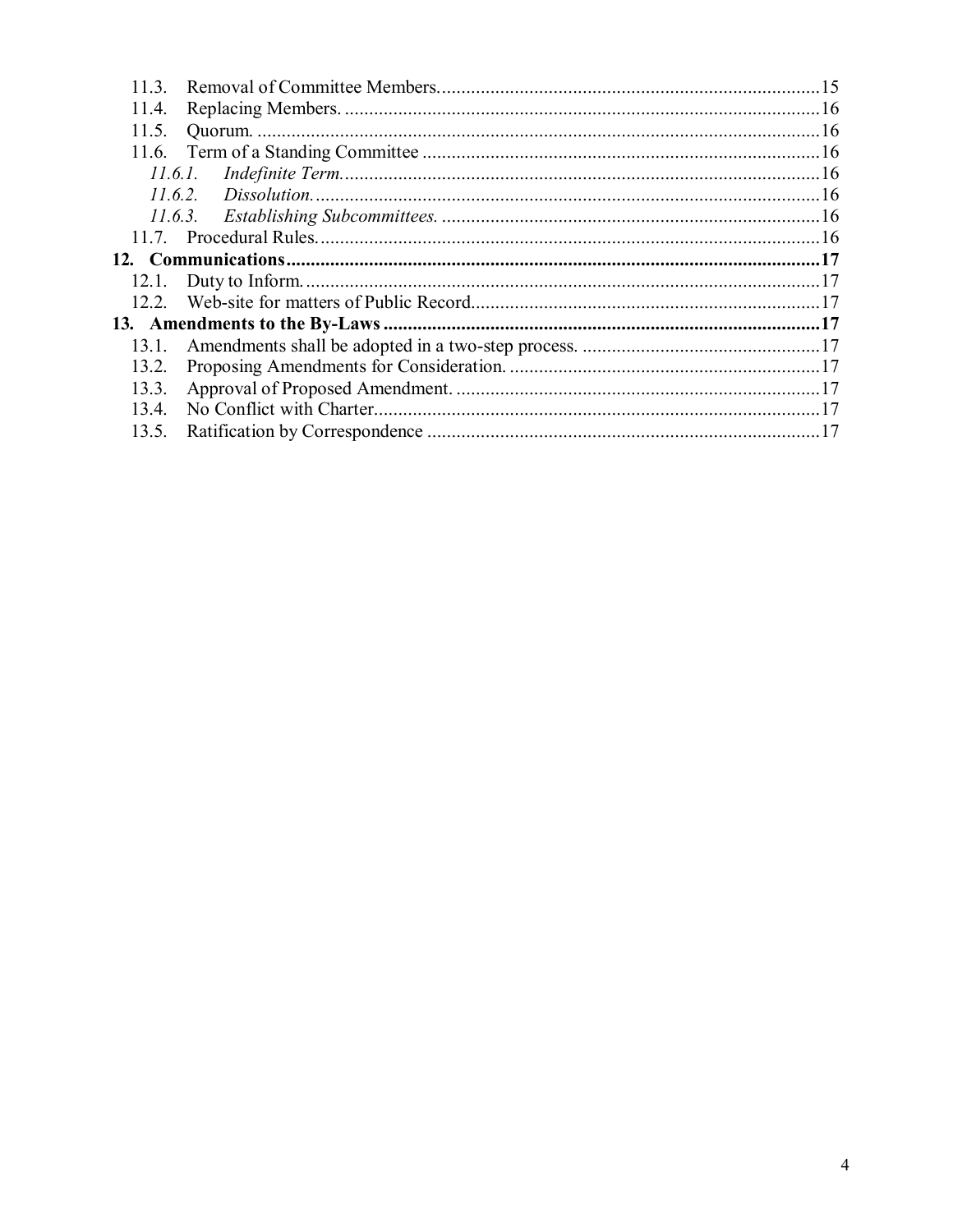## <span id="page-4-0"></span>**1. Preamble**

The Faculty Senate of the American University of Armenia is an elected deliberative bodywhose primary purpose is to represent the AUA faculty to the University administration, to the Board of Trustees and to other parties as may be appropriate or necessary.

The Faculty Senate Charter was approved by the Board of Trustees March 12, 2004 and states that the Faculty Senate shall be a representative body of all AUA faculty holding the ranks of Professor or Lecturer, including those faculty with Adjunct or Visiting status.

# *Charter*

*The Faculty Senate is vested with broad responsibility for deliberating and advising on University policies. The Faculty Senate is authorized to recommend to the President policies pertaining to courses, curriculum, and degree requirements, while the Board of Trustees retains final authority over the establishment of new degree programs. The Faculty Senate is further authorized to recommend to the President policies pertaining to student admissions and conduct and to advise on criteria for faculty appointments, standards of conduct, and welfare.*

*The Faculty Senate shall organize itself, choose its officers and its mode of deliberation, and select its method of voting in such manner as it may determine, in accordance with these By-Laws.*

*The Faculty Senate shall call a general assembly of the entire AUA faculty at least once each academic year and preferably once each semester. All AUA faculty shall be invited to participate in such general assemblies and to actively participate in the deliberation of matters that are on the agenda of the general assembly.*

(Headings are for convenience only and shall not affect the interpretation of these By-Laws).

# <span id="page-4-1"></span>**2. Eligibility**

# <span id="page-4-2"></span>2.1. Eligibility Period.

Eligibility to serve as a member of the Faculty Senate shall be determined anew for each faculty member each academic year. Eligibility criteria must be met during the faculty member's proposed year of service in the Faculty Senate.

# <span id="page-4-3"></span>2.2. Eligibility Criteria.

To be eligible for membership in the Faculty Senate, a faculty member must (a) teach for at least one academic term in a degree awarding program<sup>[1](#page-4-4)</sup>, and (b) either be a full-time member of the faculty who is on campus during the entire academic year or be an adjunct or visiting faculty member who is in residence in Armenia during the full academic year.

<span id="page-4-4"></span>**<sup>.</sup>**  $1$  For the purposes of this article, a degree awarding program also includes the General Education program of the American University of Armenia.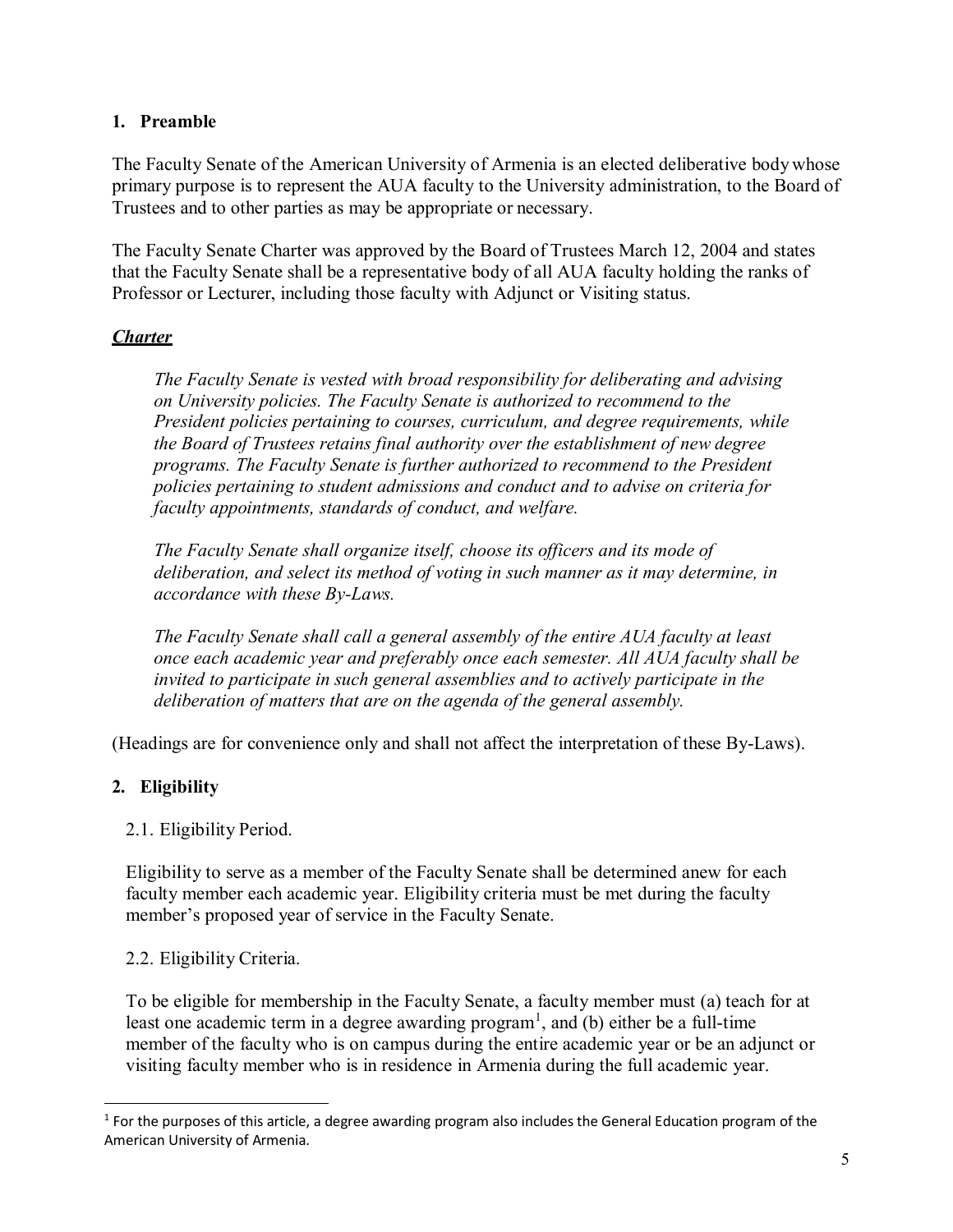<span id="page-5-0"></span>2.3. Officials Ineligible to Serve on Faculty Senate.

The President of the University, those holding the title of Vice President, and those holding the title of Provost, are not eligible for membership in the Faculty Senate.

# **3. Membership**

## 3.1. Constituency Representatives.

Each degree-awarding program and Acopian Center for the Environment ("ACE") shall be afforded one Faculty Senate representative to be selected by program faculty or ACE Director (where applicable). Each college shall be afforded one additional Faculty Senate representative to be selected by college faculty.

## 3.2. At-Large Members.

In addition to these members, two at-large members shall be elected to the Faculty Senate. These two at-large members shall be selected from among faculty who meet the eligibility requirements for membership on the Faculty Senate. These two at-large members shall be elected by all members of the faculty who are eligible for membership on the Faculty Senate. No more than one member of a single college may serve concurrently as an atlarge member.

## 3.3. Participation limited to one Constituency.

Faculty with appointments in more than one college, department, or school may be candidates in and be elected to represent only one such unit.

# <span id="page-5-1"></span>**4. Selection of Representatives to the Senate**

<span id="page-5-2"></span>4.1. Department Representatives

# <span id="page-5-3"></span>*4.1.1. Selection of Constituency Representatives.*

If the number of eligible faculty in a Department exceeds the number of Faculty Senate members to which it is entitled, then the eligible faculty of such unit shall organize a selection process.

## <span id="page-5-4"></span>*4.1.2. Timing of Elections of Constituency Representatives.*

Within 2 weeks after the start of the first semester of the academic year, each academic program shall organize a selection process for its Constituency Representatives.

## <span id="page-5-5"></span>*4.1.3. Reporting of Selections to Vice President.*

This selection process may be completed by a vote or by consensus of all eligible faculty within the Department. The Dean or head of the Department shall submit a written notice of the results of the selection process to the Vice President for recordation.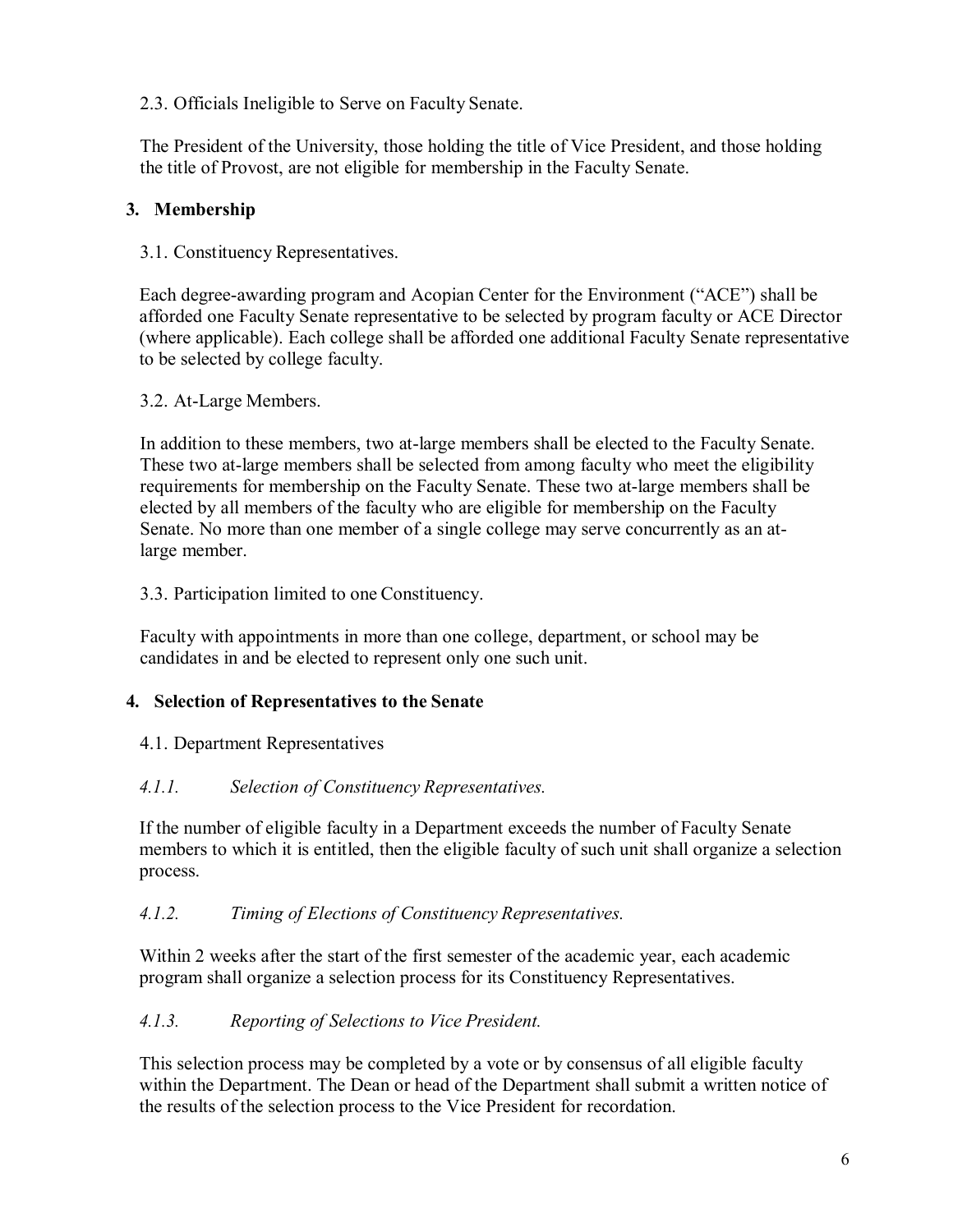# <span id="page-6-0"></span>*4.1.4. Participation limited to one Constituency.*

Faculty with appointments in more than one Department may participate in the selection of representatives in only one such unit.

## <span id="page-6-1"></span>*4.1.5. Vacancies.*

If an academic program fails to fill the seats allocated to it, the vacant seat(s) shall be filled by the relevant College to form the Faculty Senate.

## <span id="page-6-2"></span>4.2. At-large Members

# <span id="page-6-3"></span>*4.2.1. Selection of At-Large Members.*

Within two weeks after the selection of constituency representatives to the Faculty Senate, eligible faculty shall nominate at-large members to the Faculty Senate from among those eligible faculty who have not already been selected.

# <span id="page-6-4"></span>*4.2.2. Organization and Scheduling of Elections.*

The Election Organizer shall be the Chair of the Senate. The Election Organizer shall coordinate elections and announce the results of the elections. In the event the Chair is unable to perform this responsibility, the Election Organizer shall be the Vice Chair, or in his/her inability to serve, the Vice President of the University. The entire election process should be completed within two weeks.

## <span id="page-6-5"></span>*4.2.3. Nominations.*

Nominations for at-large members may be sent in writing or via e-mail to the Election Organizer. Because nominations can only be accepted from eligible faculty, the nominations may not be anonymous.

## <span id="page-6-6"></span>*4.2.4. Acceptance of Nomination.*

Following the nomination period, those nominated shall indicate in writing or via e-mail to the Election Organizer their willingness to stand for election and, if elected, to serve on the Faculty Senate.

## <span id="page-6-7"></span>*4.2.5. Elected by Plurality.*

The two candidates who receive the most votes each shall be elected to the two at-large seats on the Senate.

## <span id="page-6-8"></span>*4.2.5.1. Ties.*

In the event that three or more candidates are tied as the top vote recipients in the first round, a second round of voting will be held to choose from among the group of tied candidates. In the case that a tie exists among candidates for the second at-large representative, the candidate with the most votes is elected to one at-large seat and a runoff shall be held for candidates tied in vote tally for the second at-large seat. In the event that the runoff voting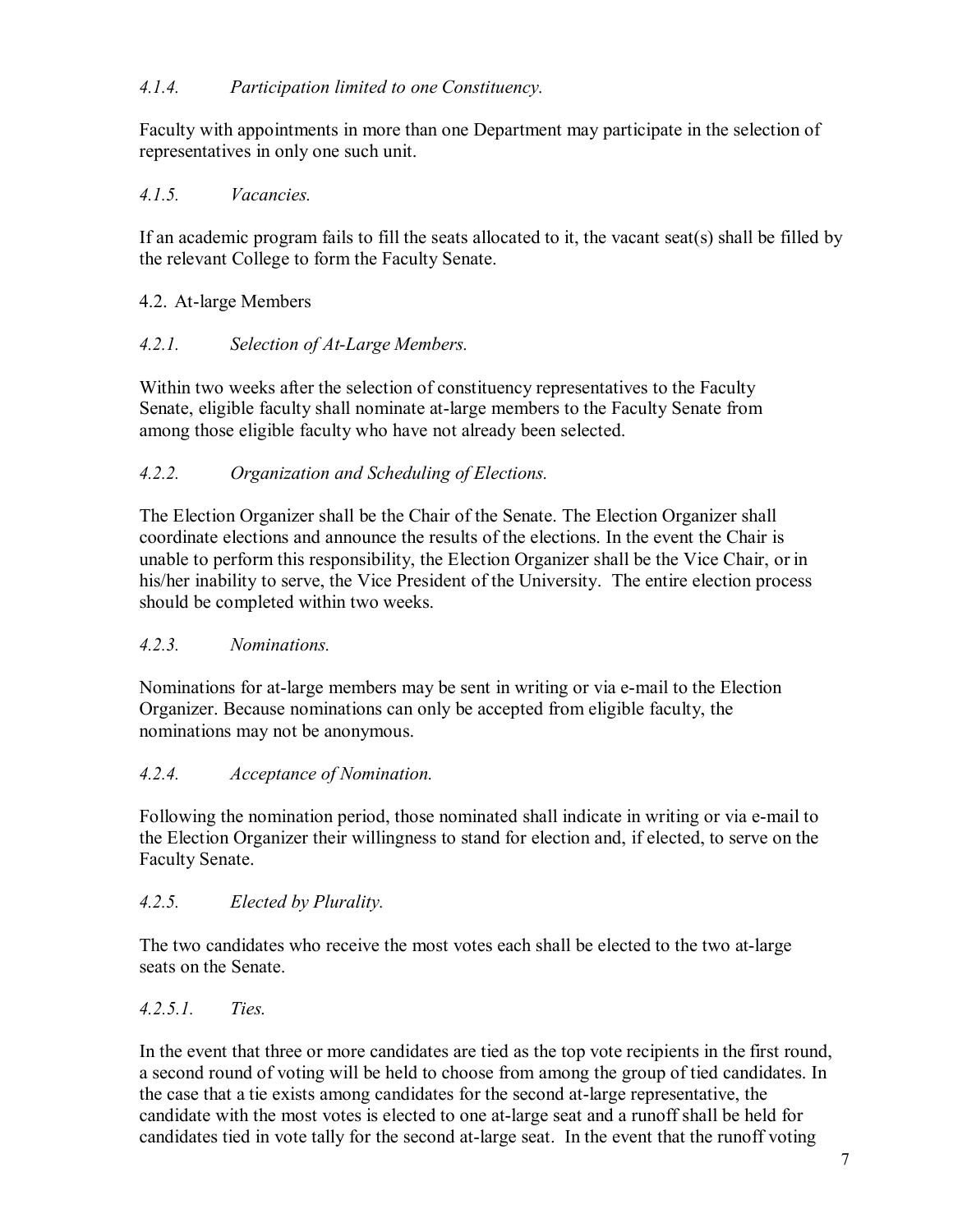results in a tie, the choice of at-large representatives from among the candidates tied for the highest number of votes shall be determined by drawing lots, resulting in a randomized selection process for this seat.

# <span id="page-7-0"></span>*4.2.6. Announcement of Results.*

The results and the tally of votes of the at-large elections shall be published on the Faculty Senate web site and made available to eligible AUA faculty.

<span id="page-7-1"></span>4.3. Resignation and Replacement of Members.

When a Faculty Senate seat becomes vacant after its formation, the academic program entitled to representation through the vacated seat shall have the right to select/elect a replacement within two weeks of the vacancy. If the academic program fails to fill the vacant position, it shall give notice to the relevant College dean no later than within 15 calendar days after the sit becomes vacant. The relevant College shall select/elect a replacement within 1 week after the dean gets notified.

If the vacancy is for at-large representative, then the Election Organizer shall organize a new election to fill that position.

# <span id="page-7-2"></span>**5. Member: Term, Duties, Categories**

# <span id="page-7-3"></span>5.1. Term.

Members of the Faculty Senate serve until the election of the next Faculty Senate.

## <span id="page-7-4"></span>5.2. Duties.

Members of the Faculty Senate shall serve as the voice of the faculty and act in the best interests of the University. Members shall not be selected/elected to serve as the voice of the academic program to which they belong.

Members shall get familiarized or be familiar with these By-Laws starting from their appointment by the relevant authority and before the first meeting of the FS committee in the beginning of each academic year.

# <span id="page-7-5"></span>*5.2.1.Reporting to Department.*

Faculty Senate members from each Department shall inform their Departmental constituent faculty about the activities of the Faculty Senate and shall notify them when a meeting of the Faculty Senate is scheduled.

## <span id="page-7-6"></span>*5.2.2.Attendance and Participation.*

Faculty Senate members shall attend meetings regularly. In case of absence the Faculty Senate members shall notify the Chair of any absence in advance. Faculty Senate members shall be willing and able to serve on committees and subordinate bodies of the Faculty Senate. The Faculty Senate Executive Committee shall have the right to replace a Faculty Senate member in the event that the latter fails to attend two consecutive Faculty Senate meetings in one academic semester.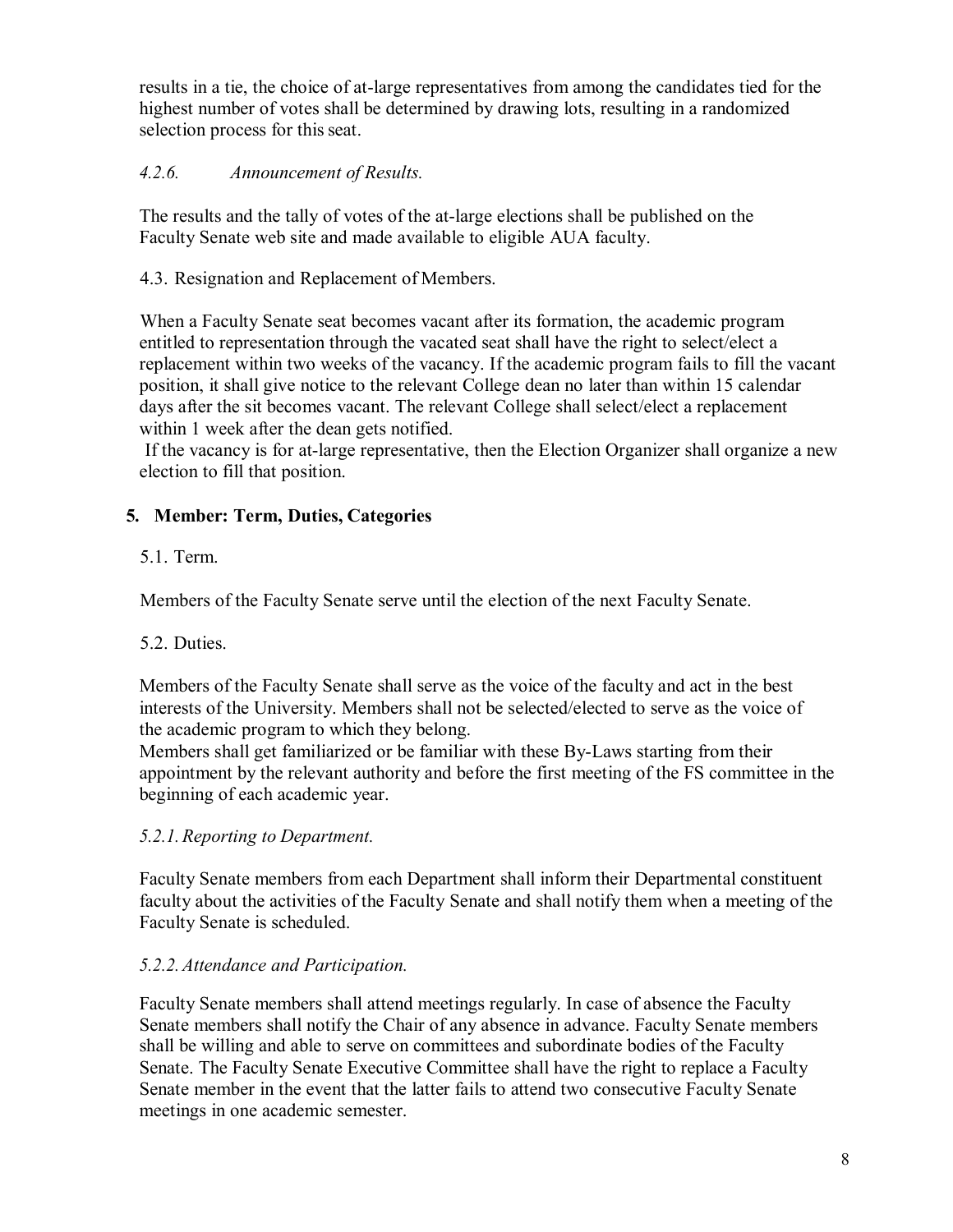If the Faculty Senate member is deemed to be replaced, a replacement shall be selected in accordance with the procedures set forth above.

<span id="page-8-0"></span>5.3. Resignation.

A member who wishes to resign from the Faculty Senate must formally notify the Chair in writing. The Chair must make the written notification available to all members of the Faculty Senate not later than the next scheduled meeting of the Faculty Senate. All such written communications shall become part of the permanent record of the Faculty Senate.

<span id="page-8-1"></span>5.4. Ex-Officio Members.

The Faculty Senate invites participation from the following ex-officio members: the President of the University, those holding the title of Vice President, and those holding the title of Provost. Ex-officio members shall not be entitled to vote.

<span id="page-8-2"></span>5.5. Non-member Participation.

Any member of the AUA community may attend Faculty Senate meetings. These attendees are entitled to speak at the meeting upon recognition by the Chair and are to be afforded the same opportunity to propose items for the agenda of the Faculty Senate to the Faculty Senate Executive Committee.

# <span id="page-8-3"></span>**6. Officers and Duties**

## <span id="page-8-4"></span>6.1. AUA Senate Officers

## <span id="page-8-5"></span>*6.1.1. Chair.*

The Chair of the Faculty Senate shall preside over all meetings of the Faculty Senate, convene regular and special meetings of the Faculty Senate, announce the time and location of those meetings and to give reasonable notice thereof to the AUA community; preside at meetings of the Faculty Assembly; and represent the Faculty Senate with respect to any matter within the jurisdiction of the Faculty Senate or as requested by the Board of Trustees or President.

## <span id="page-8-6"></span>*6.1.2. Vice Chair.*

The Vice Chair of the Faculty Senate shall assume the duties of the Chair whenever the Chair is unable to serve.

## <span id="page-8-7"></span>*6.1.3. Parliamentarian.*

The Parliamentarian of the Faculty Senate shall rule on points of order with respect to the conduct of meetings. The Parliamentarian shall monitor the activities of the Faculty Senate to ensure that its activities are conducted in accordance with the Faculty Senate By-Laws, advise members of the Faculty Senate whenever the conduct or proposed conduct of the Faculty Senate appears to be at variance with its By-Laws; and offer guidance to the Faculty Senate to ensure that it is aware of the relevant procedural guidelines that are expressed in Robert's Rules of Order.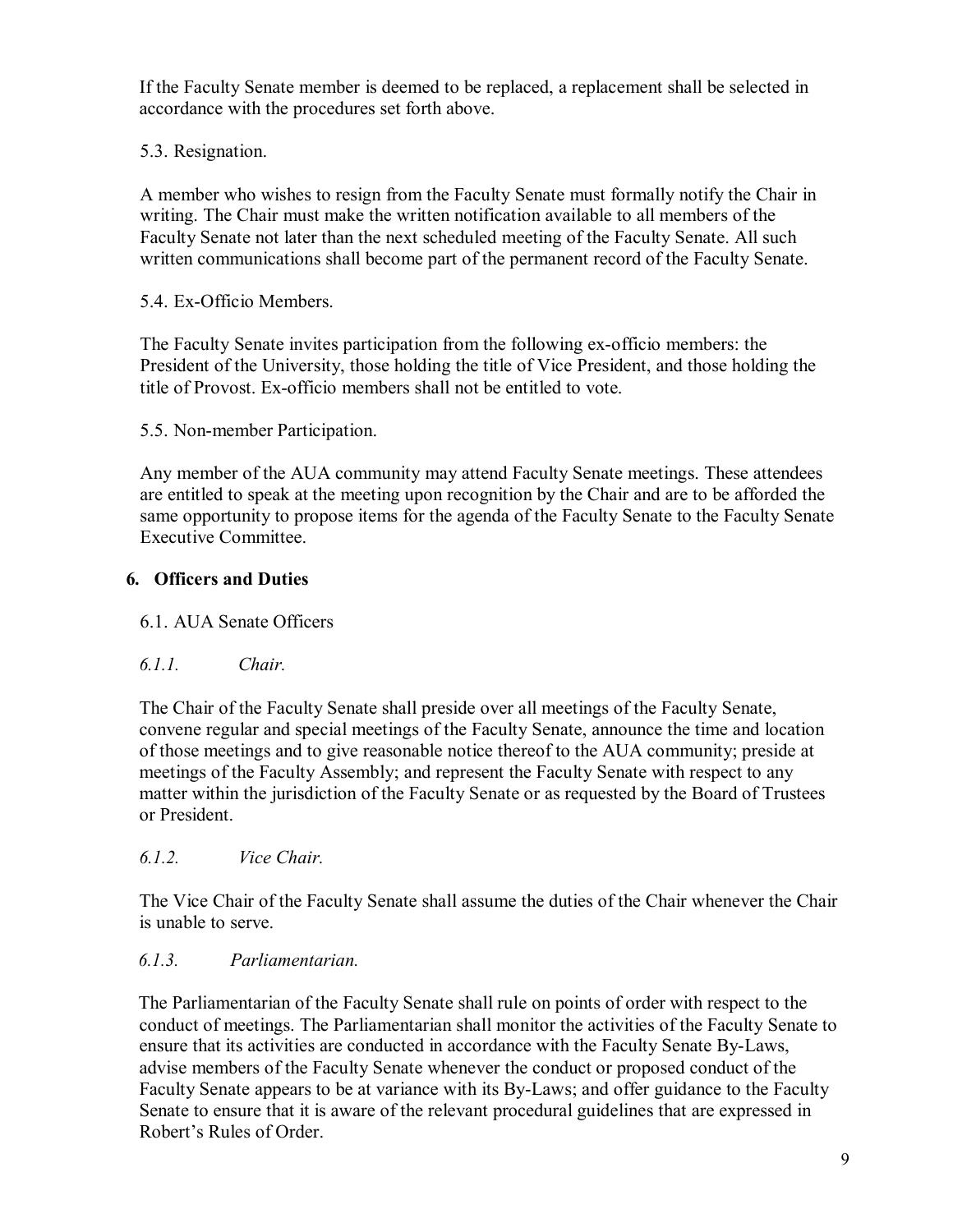# <span id="page-9-0"></span>*6.1.4. Secretary.*

The Secretary of the Faculty Senate shall communicate with members of the Faculty Senate on behalf of the Chair. The Secretary shall maintain the minutes and records of meetings of the Faculty Senate, perform such other duties relevant to the business of the Faculty Senate upon request of the Faculty Senate or its Chair.

## <span id="page-9-1"></span>6.2.Executive Committee.

The Executive Committee of the Faculty Senate shall consist of the Chair, the Vice-Chair, the Secretary and the Parliamentarian. The Senate may decide to increase the membership of the Executive Committee.

## <span id="page-9-2"></span>*6.2.1. Purpose.*

The Executive Committee exists in order to facilitate the business of the Faculty Senate between meetings of the Faculty Senate, by participating in meetings with administrative representatives of the University, by preparing issues and materials for consideration by the full Faculty Senate, and by performing research and other work in furtherance of the work of the Faculty Senate.

# <span id="page-9-3"></span>*6.2.2. Executive Committee Action.*

The Executive Committee shall, as soon as practicable after taking any action to facilitate the business of the Faculty Senate (but not later than at the next regular meeting of the Faculty Senate), inform the Faculty Senate of its activities so that the full Faculty Senate may discuss them and may ratify or reject its actions or recommendations.

## <span id="page-9-4"></span>6.3. Election of Officers and Term of Office

## <span id="page-9-5"></span>*6.3.1. Election.*

The Chair, Vice Chair, Secretary, and Parliamentarian of the Faculty Senate shall be elected by the Faculty Senate by majority vote of the ballots cast. Elections for Faculty

Senate Officers shall be held at the first meeting of the academic year following election/selection of the new Faculty Senate.

<span id="page-9-6"></span>*6.3.2. Term.*

The term of office for the Chair, Vice Chair, Secretary, and Parliamentarian shall each expire upon the election of the next Faculty Senate.

<span id="page-9-7"></span>6.4. Vacancies in Offices.

Vacancies in offices may occur when an officer resigns or when the Faculty Senate has voted to replace an officer through a removal process.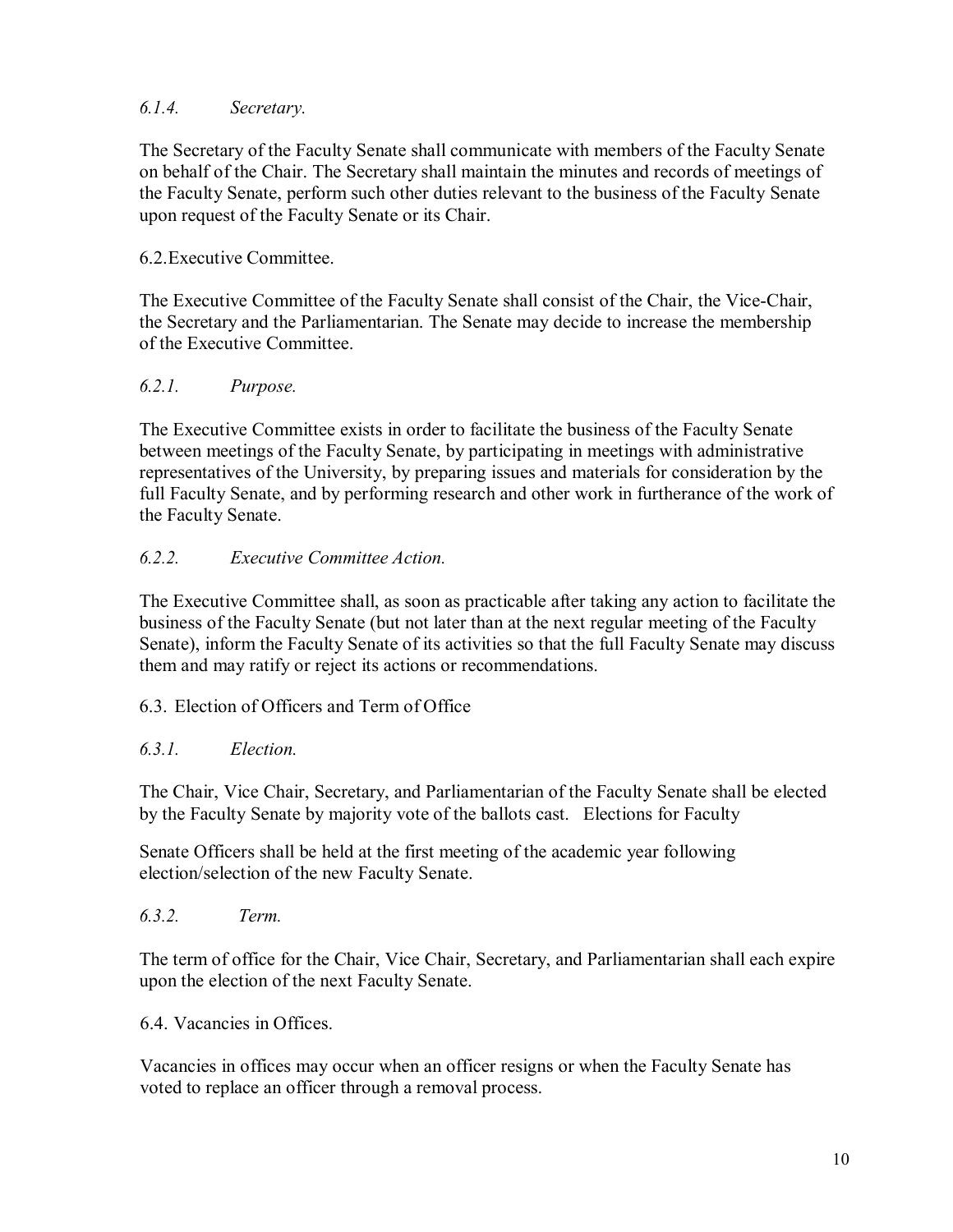# <span id="page-10-0"></span>*6.4.1. Removal.*

For good cause shown, and upon two-thirds vote of the Faculty Senate members who are present, the Faculty Senate may remove an officer from office. The removal of an officer for good cause shall not, by that vote alone, impair the ability of the officer to remain as a member of the Faculty Senate or to participate in meetings.

## <span id="page-10-1"></span>*6.4.2. Good Cause.*

By way of example, but not limitation, "good cause" for removing an officer shall include: neglect of duties as prescribed in these by-laws; abuse of authority of the office by acting outside the scope of duties as prescribed in these by-laws; acting in bad faith in the performance of one's duties; intentional misrepresentation of the work of the Faculty Senate or of its activities; intentional misrepresentation of the conduct, opinions, or abilities of Faculty Senate members; the bad faith misrepresentation of one's authority as an officer; misconduct that brings shame or disrepute to the Faculty Senate or its members; using an office of the Faculty Senate for personal gain; or other misconduct that impairs the ability of the officer to function and conduct business.

# <span id="page-10-2"></span>**7. Parliamentary Procedures and Conduct of Meetings**

<span id="page-10-3"></span>7.1. Quorums and Conduct

# <span id="page-10-4"></span>*7.1.1. Quorum.*

A quorum for a meeting shall exist when a simple majority of the voting members of the Faculty Senate are assembled.

## <span id="page-10-5"></span>*7.1.2. Meetings in person or via telecommunications.*

Meetings may take place in person or by electronic means such as through teleconferencing, e-mail or the Internet. The Faculty Senate acknowledges that electronic meetings are especially important when urgent matters arise and physical meetings of the members are impracticable.

## <span id="page-10-6"></span>*7.1.3. Procedures.*

Faculty Senate meetings will be conducted collegially and informally as an academic body. At the request of any member at any time, parliamentary procedure will be observed. The rules contained in *Robert's Rules of Order, Newly Revised*, shall govern the Senate in all cases to which they are applicable, and in which they are not inconsistent with the By-Laws or the special Rules of Order of this Senate.

## <span id="page-10-7"></span>*7.1.4. Closed Sessions.*

Meetings of the Faculty Senate or portions thereof may from time to time be closed to the public at the discretion of the Faculty Senate for good cause shown.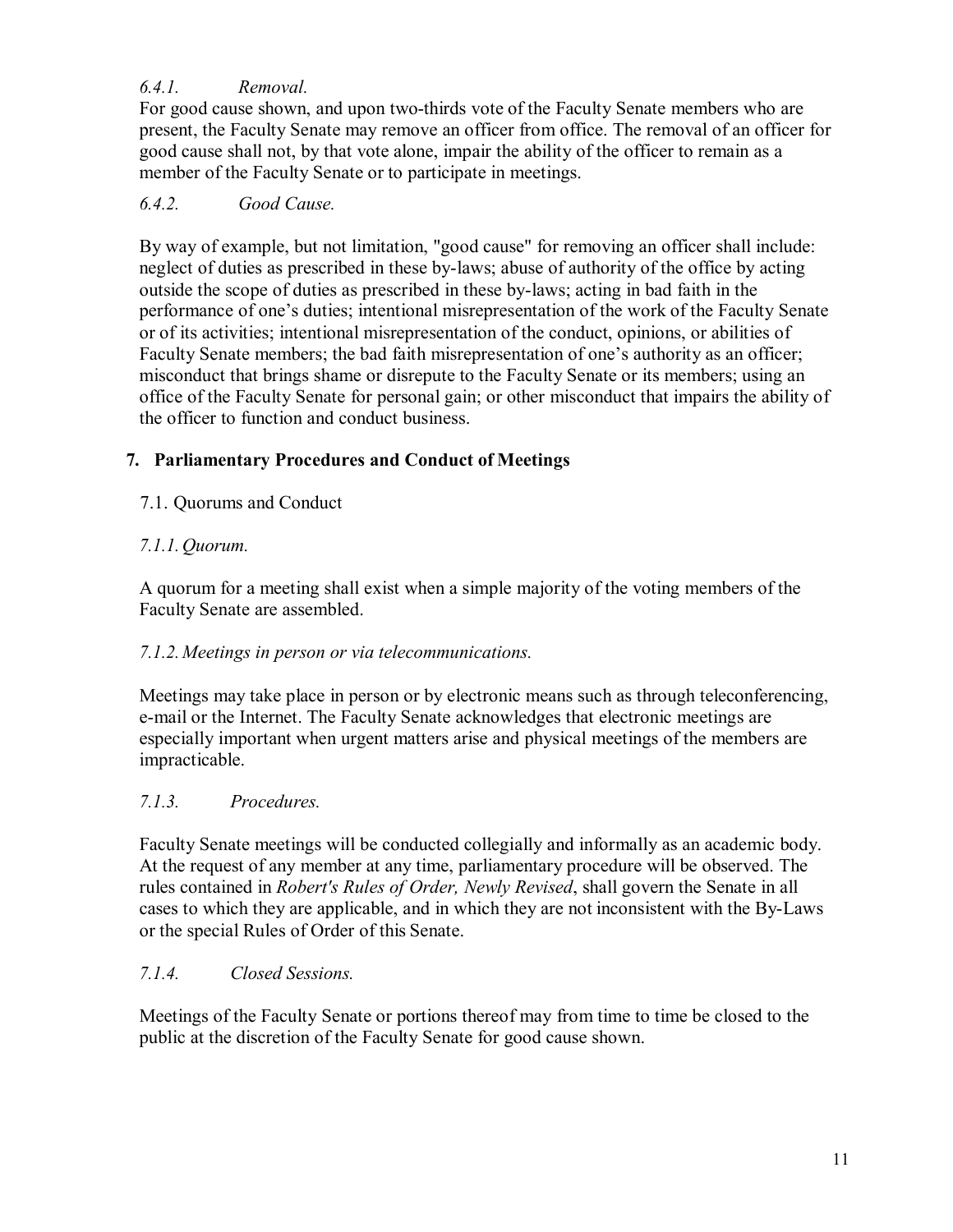# <span id="page-11-0"></span>7.2.Minutes of Regular or Special Meetings

## <span id="page-11-1"></span>*7.2.1. Minutes.*

The Faculty Senate, Faculty Senate Standing Committees, and Faculty Senate Working Groups shall keep minutes of each of their meetings.

# <span id="page-11-2"></span>*7.2.2. Form of Minutes.*

Minutes must include the names of members in attendance, a record of the discussion, and a statement of decisions made by consensus or by vote (with vote count).

## <span id="page-11-3"></span>*7.2.3. Review of Minutes.*

Draft Minutes of each of the meetings shall be disseminated to Senate members by e-mail or other effective means at least three days before the Faculty Senate meeting at which the matter shall be considered, unless otherwise decided by the Faculty Senate.

# <span id="page-11-4"></span>*7.2.4. Approval of Minutes.*

Minutes of a Faculty Senate meeting, whether designated as a Regular Meeting or as a Special Meeting, must be reviewed, amended as and if necessary and approved at the next scheduled Regular Meeting or Special Meeting.

## <span id="page-11-5"></span>*7.2.5. Posting and Archiving of Minutes.*

The minutes shall be posted on the AUA website and be appropriate named and archived to permit easy access and reference to the minutes and resolutions adopted by the Faculty Senate. The minutes shall be archived annually and available either on-line or through the Faculty Senate Secretary for at least 3 years.

## <span id="page-11-6"></span>7.3. Meeting Agenda

## <span id="page-11-7"></span>*7.3.1. Notice of Meeting and Agenda.*

The notice of a Faculty Senate Meeting shall be given at least 4 calendar days before the meeting. The notice shall include the Agenda for the meeting.

## <span id="page-11-8"></span>*7.3.2. Approval of Agenda.*

The agenda shall be approved, as and if amended, at the beginning of the Faculty Senate meeting. The Faculty Senate shall decide whether to approve the meeting agenda, including any proposed amendments to the Chair's version of the proposed agenda, immediately after it acts upon the Chair's request for a vote on the approval of the minutes of the previous meeting.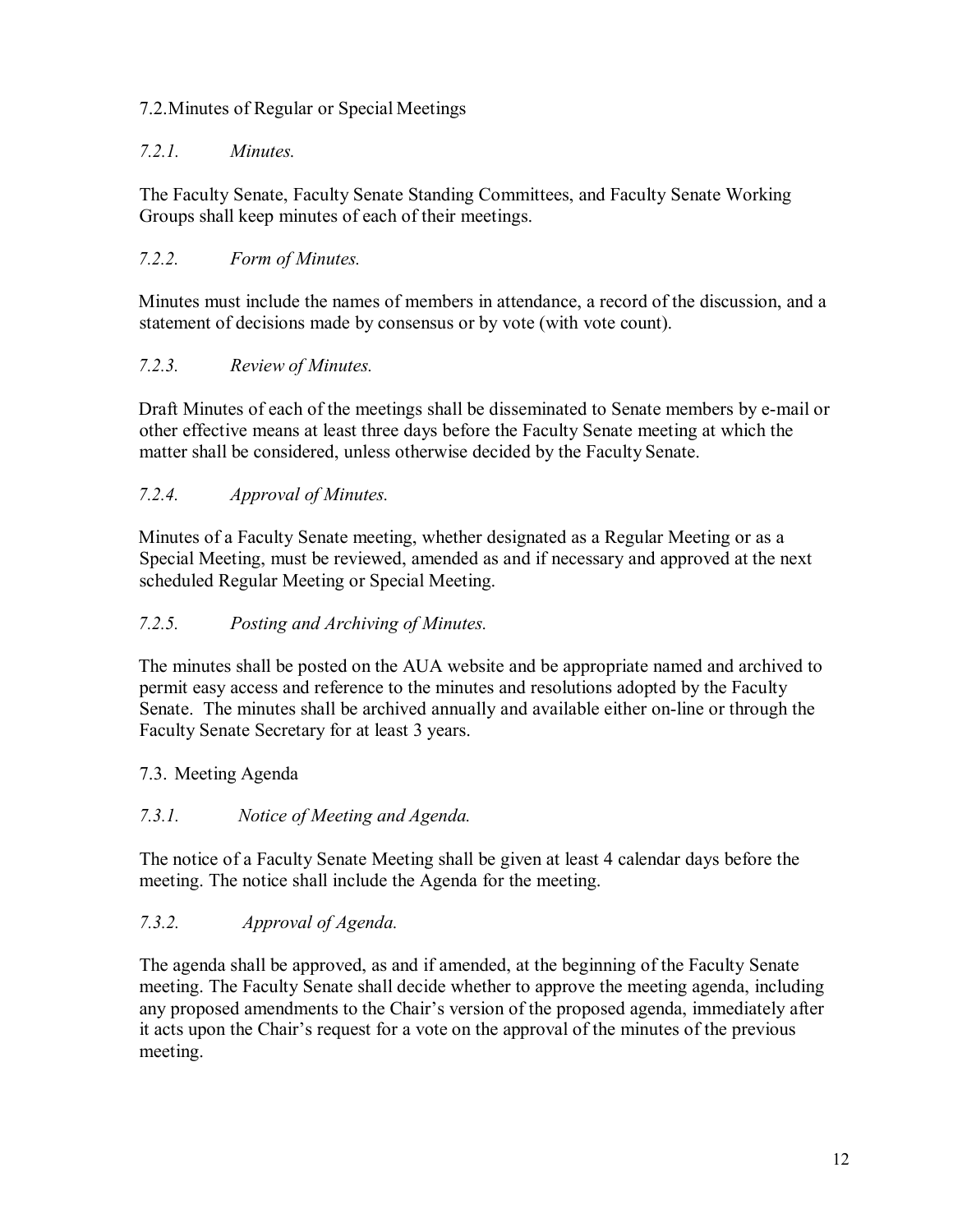# <span id="page-12-0"></span>**8. Decisions and Resolutions and Voting Procedures**

<span id="page-12-1"></span>8.1. Right to Vote.

Except as otherwise provided in these By-Laws, as may from time to time be amended, each voting member of the Faculty Senate must be provided with an opportunity to vote to approve or reject any final decision or policy recommendation that the Faculty Senate proposes to make to the President of the University. A voting member of the Faculty Senate may cast a ballot by proxy as provided below.

<span id="page-12-2"></span>8.2. Method.

All votes of the Faculty Senate are open, except for the election of officers.

<span id="page-12-3"></span>8.3. Decision-making by Consensus.

The Faculty Senate may make decisions by consensus of its members, and all members may participate in such decisions. A consensus exists when all members support the decision or action. Consensus is not a compromise because members work to seek mutual understanding and agreement on the decision. Thus, a consensus is an agreement by all members of the group, rather than by a majority or by a select group of representatives.

<span id="page-12-4"></span>8.4. Decision-making by Simple Majority Vote.

In the absence of a consensus, and in all matters related to University policies, resolutions or decisions, a majority decision of voting members attending the Faculty Senate meeting is required, unless otherwise expressly required by these By-Laws.

<span id="page-12-5"></span>8.5. Ties.

The Chair of the Faculty Senate votes only in the event that it is necessary to break a tie.

<span id="page-12-6"></span>8.6. E-Voting, Voting by Correspondence.

By resolution of the Faculty Senate or decision of the Executive Committee, the Faculty Senate may vote via e-mail. The final text of any such resolution must be circulated to all Faculty Senate Members and voting must conclude not sooner than 3 or more than 5 days after the resolution is circulated. Votes shall be cast by Faculty Senate Members via e-mail to the Faculty Senate Chair. In the event that a member is unable to vote by e-mail, the vote may be delivered in writing via fax, post, courier or in person during the voting period.

<span id="page-12-7"></span>8.7. Proxies.

A voting member in attendance at a meeting for at least thirty minutes who must leave the meeting before its scheduled end, may, by written notice to the Chair, give his/her vote to another member in attendance. A voting member may receive only one proxy vote under this rule. The proxy shall expire upon adjournment of the meeting.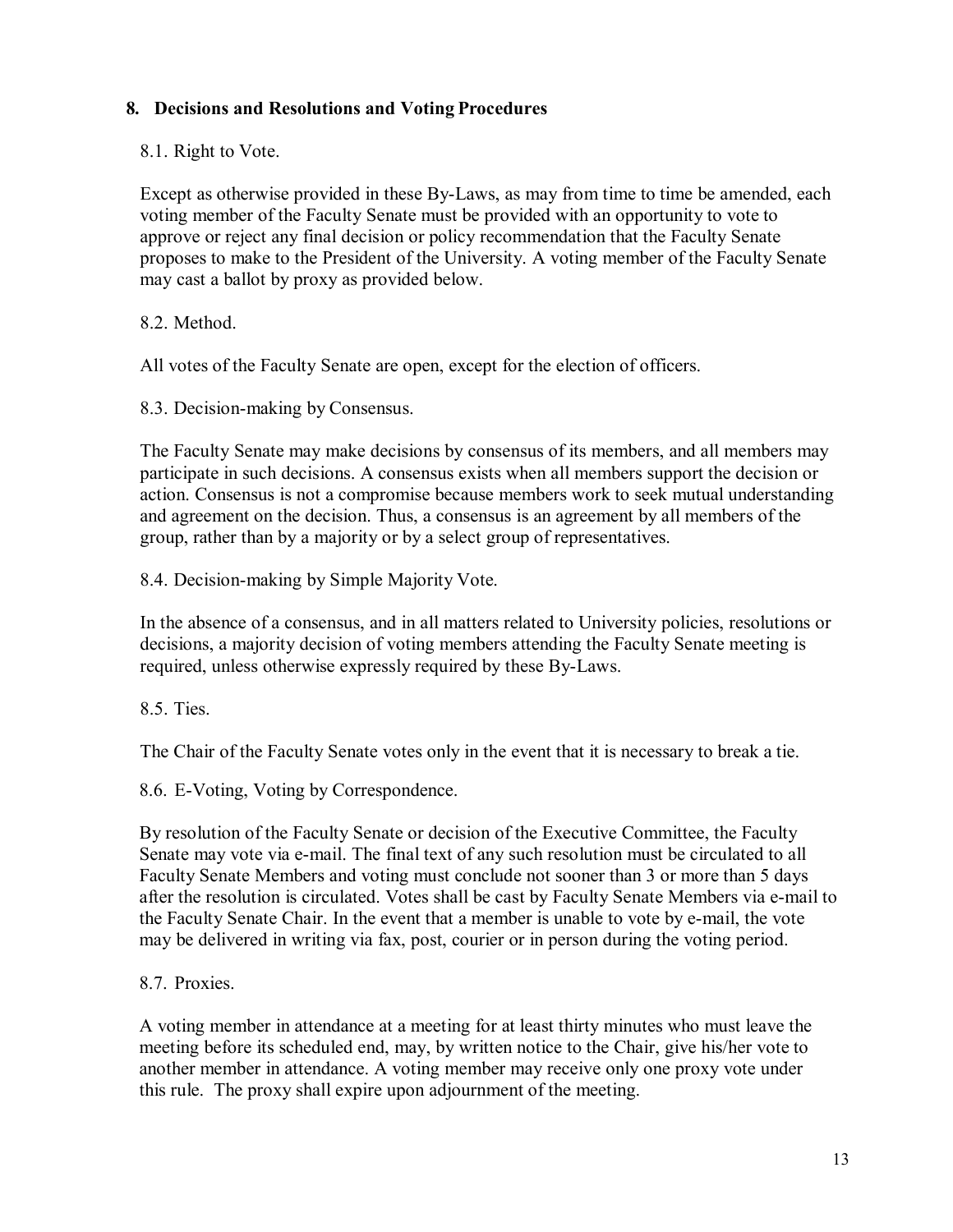# <span id="page-13-0"></span>**9. General Faculty Assemblies**

<span id="page-13-1"></span>9.1. Frequency. Purpose.

The Senate shall call a General Faculty Assembly of the whole AUA faculty on a regular basis at least once per year. All faculty shall be invited to participate in the General Faculty Assembly and to actively deliberate on Senate matters. The purposes of the General Faculty Assembly are to provide a forum for the widest possible faculty discussions on matters pertaining to academics and the faculty and to inform the faculty about the work of the Senate.

# <span id="page-13-2"></span>9.2. Agenda.

The General Faculty Assembly shall be open to all AUA faculty. Any AUA faculty member may propose an agenda item. Matters for inclusion in the agenda of an Assembly must be submitted to the Senate Chair no later than the Faculty Senate meeting prior to the schedule General Faculty Assembly. The final agenda for the General Faculty Assembly shall be approved by the Senate and published at least one week before the Assembly.

<span id="page-13-3"></span>9.3. Rules.

The rules of the Senate apply to General Faculty Assembly discussions.

## <span id="page-13-4"></span>**10. Senate Calendar**

<span id="page-13-5"></span>10.1. Regular Meetings

## <span id="page-13-6"></span>*10.1.1. Frequency.*

The Faculty Senate shall meet at least once a month during each academic semester.<sup>[2](#page-13-10)</sup> The schedule of meetings of the Faculty Senate shall be decided and announced in the course of the first 2 weeks of each semester of the academic year. Special Meetings shall be placed on the calendar in accordance with the provisions below.

## <span id="page-13-7"></span>*10.1.2. Changing Schedule.*

The Faculty Senate may choose to change the scheduled dates of its meetings.

- <span id="page-13-8"></span>10.2. Special Meetings
- <span id="page-13-9"></span>*10.2.1. Purpose.*

<u>.</u>

The Faculty Senate may call Special Meetings in order to conduct time-sensitive business, to devote a full meeting session to the work of one Working Group, or to respond to other urgent matters.

<span id="page-13-10"></span><sup>&</sup>lt;sup>2</sup> Semester means the day on which the first class is scheduled to take place till the last final exam both for graduate-undergraduate programs.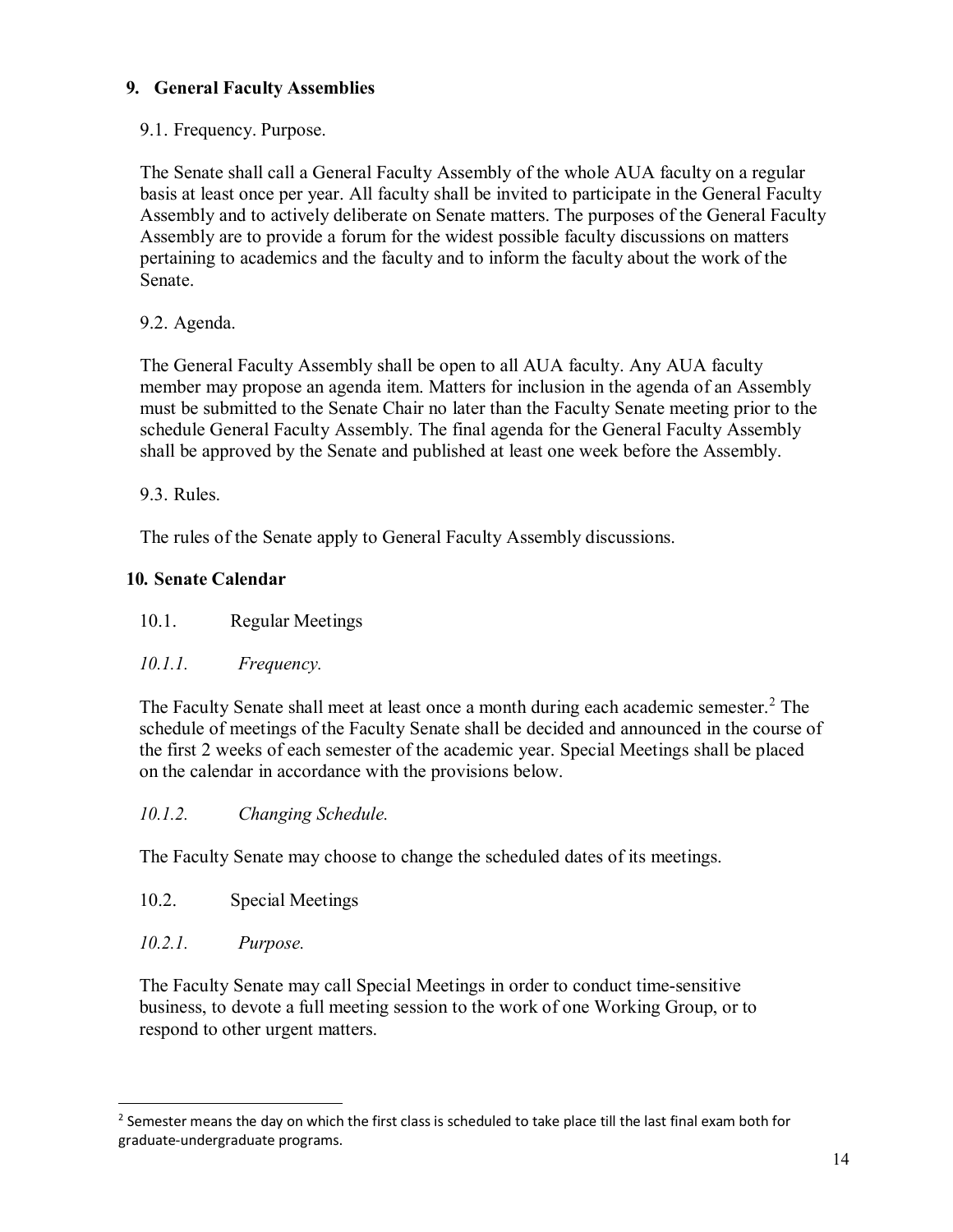# <span id="page-14-0"></span>*10.2.2. Scheduling.*

Special meetings whenever practicable shall be scheduled and announced during regularly-scheduled meetings of the Faculty Senate, but they may be scheduled and announced at any time at the discretion of the Chair when the need arises.

# <span id="page-14-1"></span>*10.2.3. Notice.*

The Chair is responsible for convening Special Meetings and for announcing the time and location of such meetings. Special Meetings shall be placed on the calendar by giving three days' advance notice. Special meetings shall be scheduled with due consideration to accommodating the schedules of members of the Faculty Senate.

# <span id="page-14-2"></span>**11. Standing Committees and Other Groups Subordinate to the Faculty Senate**

# <span id="page-14-3"></span>11.1. Procedure for Establishing a Committee

# <span id="page-14-4"></span>*11.1.1. Establishment.*

The Faculty Senate may establish standing committees, ad hoc committees or working groups, as needed. The Faculty Senate may not delegate its decision-making authority to such subordinate committees<sup>[3](#page-14-9)</sup>.

## <span id="page-14-5"></span>*11.1.1.1. Proposal to Establish a Standing Committee.*

A proposal to establish a standing committee shall be placed on the agenda in the same manner as any item of Faculty Senate Agenda. A proposal to establish a Standing Committee shall be adopted by  $2/3$  vote. The proposal shall include (1) the charge or tasks, (2) the term of service, if any, (3) size and/or bases for representation of the committee, (4) appointment of voting members and designation/selection of the chair, (5) appointment of non-voting members, provided such non-voting members are from the AUA community.

# <span id="page-14-6"></span>*11.1.2. Representation by Constituency not Mandatory.*

Unless the Faculty Senate decides to the contrary, the Standing Committee membership is not required to be based on Department representation. However, if the Faculty Senate decides that Department representation is required, the Department shall determine in a timely manner its representative on the Standing Committee.

## <span id="page-14-7"></span>11.2. Standing Committee Reports

<u>.</u>

Standing Committees shall report on their activities at each meeting of the Faculty Senate. Their reports may be adopted or amended by the Faculty Senate, referred back to committee, or referred to an ad hoc committee or sub-committee.

## <span id="page-14-8"></span>11.3. Removal of Committee Members.

For good cause shown, and upon two-thirds vote of the Faculty Senate members who are present, the Faculty Senate may disqualify any person from sitting on any Standing

<span id="page-14-9"></span><sup>&</sup>lt;sup>3</sup> Committees shall be formed by the FS executive committee on annual basis and can be found on FS website.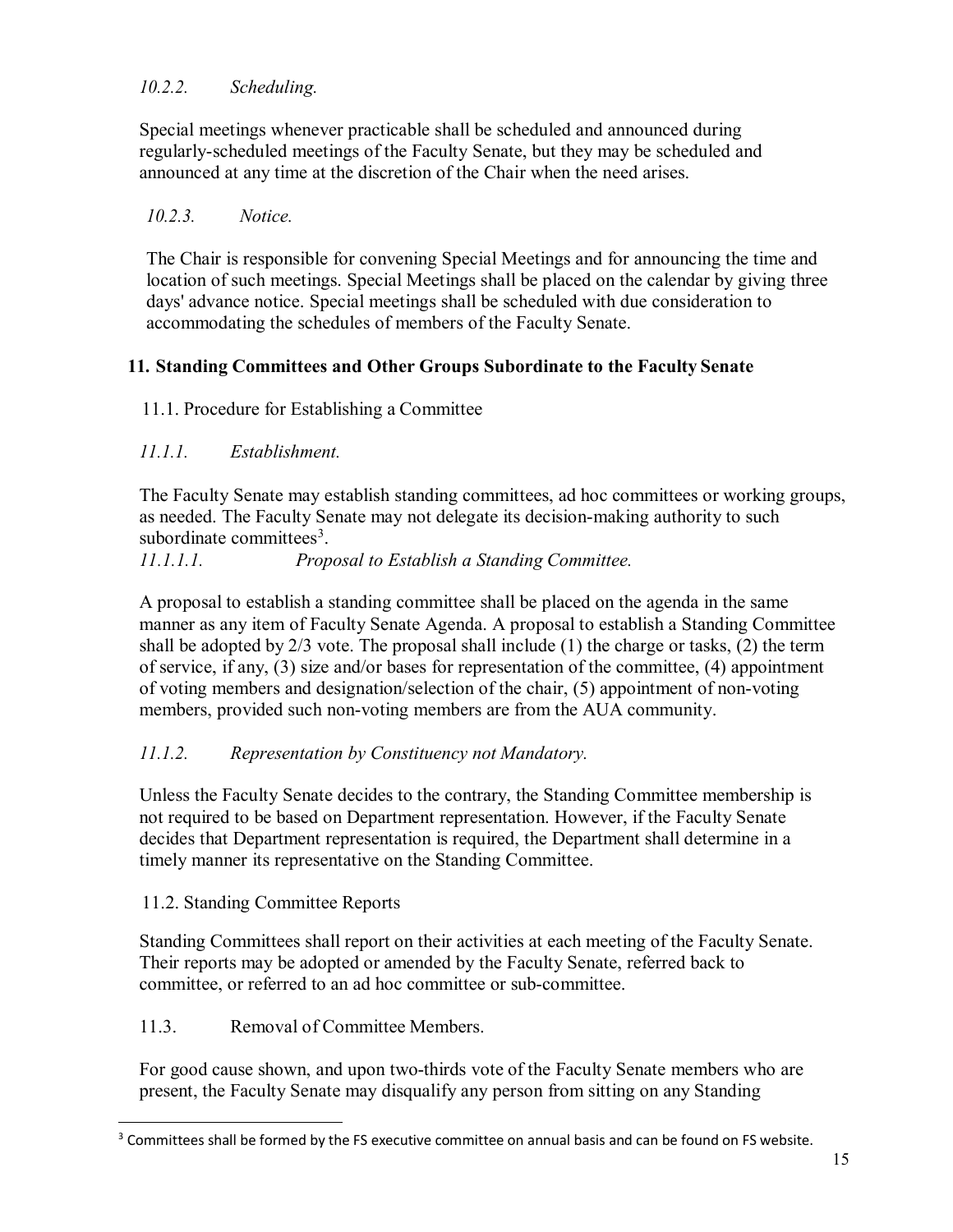Committee without regard to the status of the person's membership (voting, non-voting, ex officio, etc.) on any Standing Committee. *By way of example, but not limitation, good cause for disqualification from a Standing Committee shall include: repeated failure to attend meetings; misconduct that brings shame or disrepute to the faculty; or other misconduct that impairs the ability of the Committee to function and conduct business.*

# <span id="page-15-0"></span>11.4. Replacing Members.

In case of vacancy, a replacement shall be selected in the same manner as the departing member was selected within a reasonable time.

# <span id="page-15-1"></span>11.5. Quorum.

For the purpose of determining a quorum for a Standing Committee meeting, only current members of the Standing Committee shall be counted.

# <span id="page-15-2"></span>11.6. Term of a Standing Committee

# <span id="page-15-3"></span>*11.6.1. Indefinite Term.*

Unless otherwise decided by the Faculty Senate at the time established, The Standing Committee is a durable committee of potentially unlimited duration. Once established by the Faculty Senate, a Standing Committee shall continue from year to year without the need for reauthorization or reinstatement or any further action by the Faculty Senate. The continued existence of a Standing Committee shall not be prejudiced by the permanent or temporary departure from the University of its members.

## <span id="page-15-4"></span>*11.6.2. Dissolution.*

Although they are of a potentially unlimited duration, Standing Committees nevertheless serve at the pleasure of the Faculty Senate and upon the expiration of the usefulness of the Standing Committee or for any other reason, the Faculty Senate may choose to dissolve it.

## <span id="page-15-5"></span>*11.6.3. Establishing Subcommittees.*

Standing Committees are entitled to form subcommittees for the purpose of performing the tasks that have been assigned to the Standing Committee. The creation of such groups shall be reported to the Faculty Senate but the groups themselves operate under the guidance of the Standing Committee. These subcommittees serve at the pleasure of the Standing Committee that created them, and may be dissolved at any time by them. They are automatically dissolved upon the expiration of the Standing Committee that created them.

## <span id="page-15-6"></span>11.7. Procedural Rules.

Unless otherwise specified within this section, or unless waived by all members of the committee or group, the rules of the Faculty Senate apply to Standing Committees and other groups subordinate to the Faculty Senate*.*